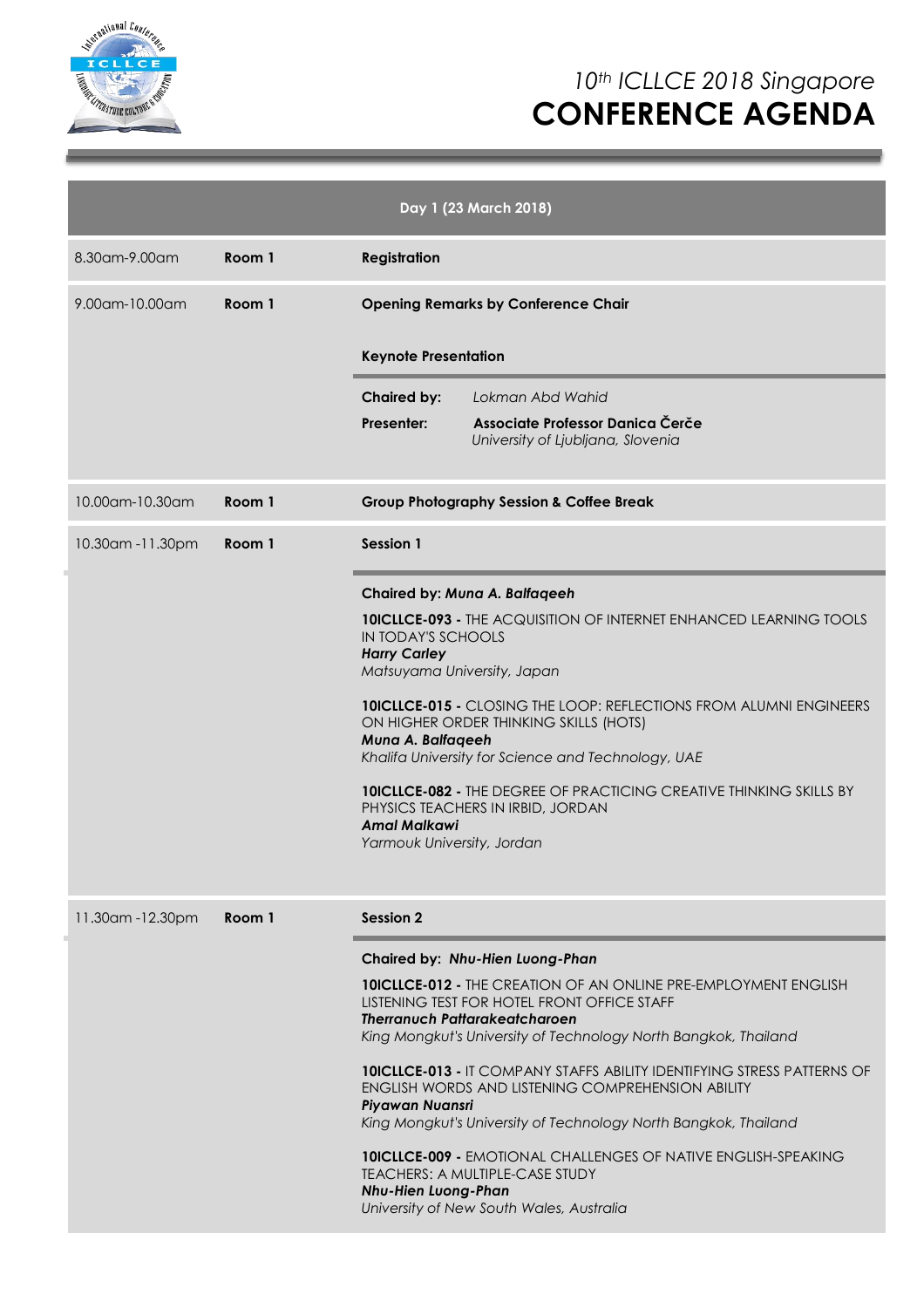

| 12.30pm-1.30pm | Room 1                  | <b>Session 3</b>                                                                                                                                                                                                                                                                                                                                                                                                                                                                                                                                                                                         |  |  |
|----------------|-------------------------|----------------------------------------------------------------------------------------------------------------------------------------------------------------------------------------------------------------------------------------------------------------------------------------------------------------------------------------------------------------------------------------------------------------------------------------------------------------------------------------------------------------------------------------------------------------------------------------------------------|--|--|
|                |                         | <b>Chaired by: Nursalam</b><br><b>10ICLLCE-053 - UNNATURAL NARRATIVE VIEWPOINTS: A REEXAMINATION</b><br>FROM A COGNITIVE APPROACH<br><b>Yuan Yuan</b><br>Shanghai International Studies University, China<br>10ICLLCE-018 - FRAME, PREFERENCE AND MEMORY: A COGNITIVE<br>APPROACH TO LITERARY HISTORY NARRATION<br><b>Guogiang Qiao</b><br>Shanghai International Studies University, China<br><b>10ICLLCE-043 -</b> DOANGANG MAKASSAR: ALBERT LORDS PERSPECTIVE ON<br><b>SPOKEN STRUCTURE</b><br>Nursalam, Nurindah Purnamasari<br>State University of Malang & State University of Makassar, Indonesia |  |  |
| 1.30pm-2.30pm  | <b>Hotel Restaurant</b> | <b>LUNCH</b>                                                                                                                                                                                                                                                                                                                                                                                                                                                                                                                                                                                             |  |  |
| 2.30pm-3.30pm  | Room 1                  | <b>Session 4</b>                                                                                                                                                                                                                                                                                                                                                                                                                                                                                                                                                                                         |  |  |
|                |                         | Chaired by: Muhammad Hamad<br><b>10ICLLCE-004 - LIGHTS, CAMERA, ACTION!: EXPLORING THE USE OF FILMS IN</b><br><b>INTERPRETING LITERARY TEXTS</b><br><b>Mary Jastine S. Torreon</b><br>St. Mary's College of Tagum, Philippines<br><b>10ICLLCE-102 - ILLEGITIMATE SONS AROUND KING JOHN: IN ANALYSIS OF</b><br><b>COATS OF ARMS</b><br>Yoshika Miura<br>Otani University, Japan<br><b>10ICLLCE-005 - SYMBOLISM OF WATER IN THE CLASSICAL AND MODERN</b><br><b>ARABIC LITERATURE</b><br><b>Muhammad Hamad</b><br>Al-Qasemi College, Israel                                                                 |  |  |
| 3.30pm-4.30pm  | Room 1                  | <b>Session 5</b><br><b>Chaired by: Krzysztof Kocielniak</b><br><b>10ICLLCE-049 - THE SINISTER LABYRINTH: A POSTMODERN STUDY ON</b><br><b>GIBSONIAN SPACE IN NEUROMANCER</b><br><b>Jincy Joseph</b><br>St. Thomas College Pala, India<br><b>10ICLLCE-087 - NEOPLATONIC ELEMENTS IN THE CONFERENCE OF THE BIRDS</b><br>OF AR NPR (C. 1145-1221)<br><b>Krzysztof Kocielniak</b><br>Jagiellonian University, Poland<br><b>10ICLLCE-019 - EMPATHIC I. B. SINGER: STRATEGIES OF NARRATIVE EMPATHY</b><br>IN THE BUS<br>Qin Xuan<br>Shanghai International Studies University, China                            |  |  |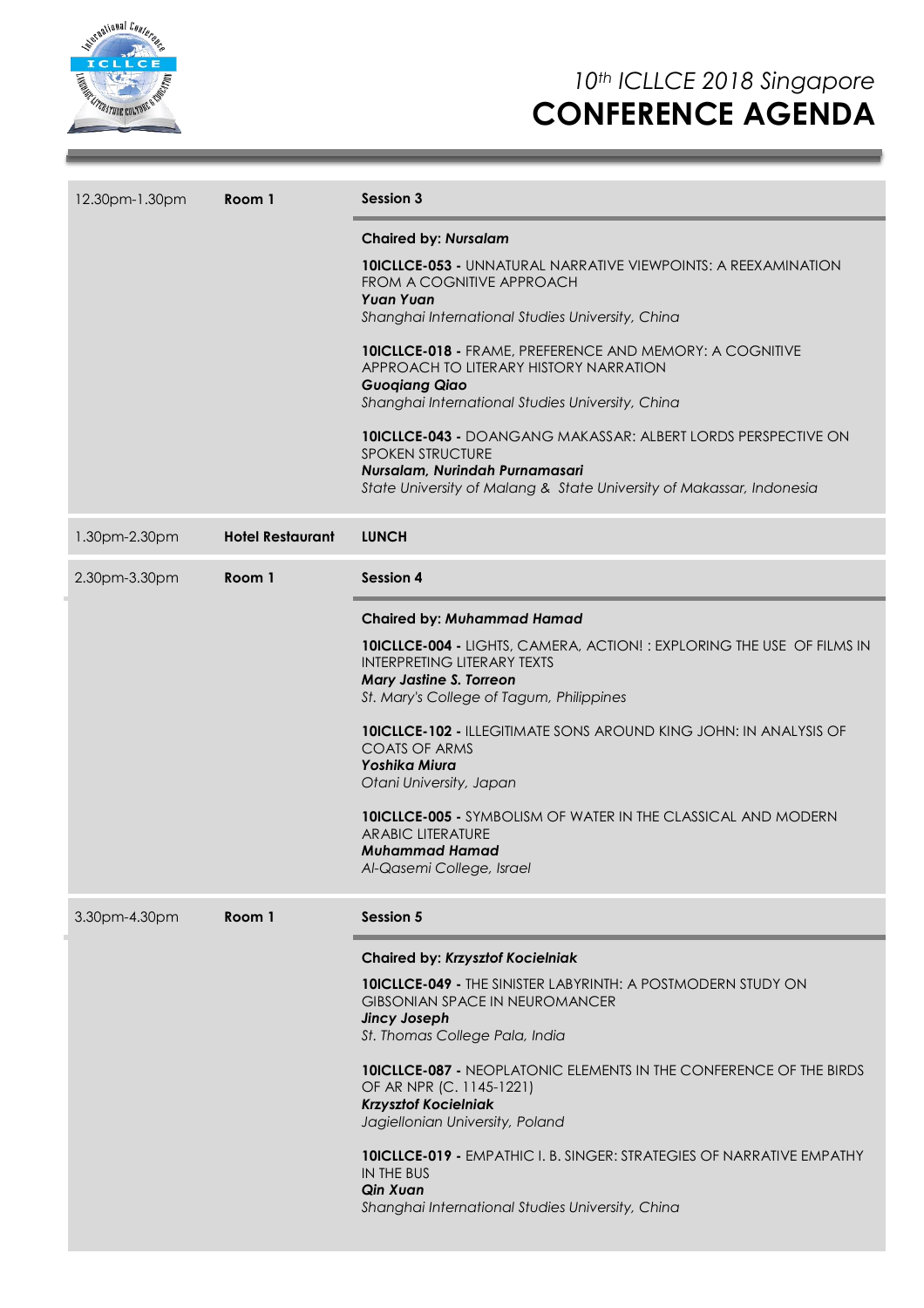

| 4.30pm-5.30pm<br>Room 1 |  | Session 6                                                                                                                                                                                                                     |  |  |
|-------------------------|--|-------------------------------------------------------------------------------------------------------------------------------------------------------------------------------------------------------------------------------|--|--|
|                         |  | <b>Chaired by: Jianfeng Zhang</b>                                                                                                                                                                                             |  |  |
|                         |  | <b>10ICLLCE-047 - "IMPLIED AUTHOR": DEFINITENESS, CONSTRUCTIVITY,</b><br>TRANSCENDENTALITY — A CONTEMPLATION OF AN OUTLINE OF PUBLIC<br><b>HERMENEUTICS</b><br>Liu Xirong<br>Shanghai International Studies University, China |  |  |
|                         |  | <b>10ICLLCE-099 - WOMENS CHOICE IN HENRIK IBSENS A DOLLS HOUSE AND</b><br>SARAH RUHLS IN THE NEXT ROOM(OR THE VIBRATOR PLAY)<br><b>Chae Min. Son</b><br>Ewha Womans University, South Korea                                   |  |  |
|                         |  | <b>10ICLLCE-017 - HOW IS IT THAT THE CLOUDS STILL HANG ON YOU?: A</b><br>RHETORIC READING OF HAMLETS REVENGE<br>Jianfeng Zhang<br>Shanghai International Studies University, China                                            |  |  |
|                         |  | <b>END OF DAY 1</b>                                                                                                                                                                                                           |  |  |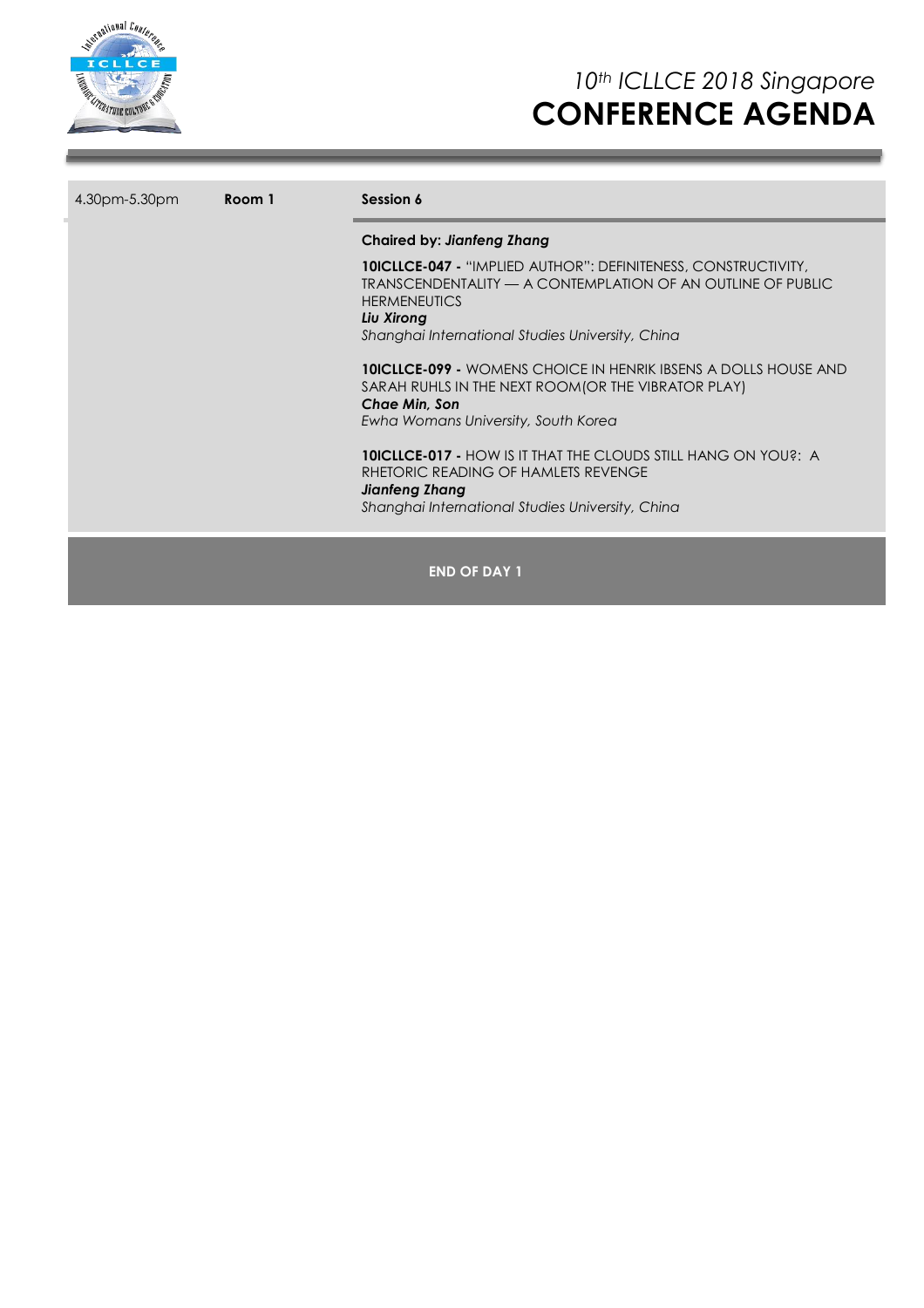

| Day 2 (24 March 2018) |        |                                                                                                                                                                                                                                                                                                                                                                                                                                                                                                                                                                                                                                       |  |  |
|-----------------------|--------|---------------------------------------------------------------------------------------------------------------------------------------------------------------------------------------------------------------------------------------------------------------------------------------------------------------------------------------------------------------------------------------------------------------------------------------------------------------------------------------------------------------------------------------------------------------------------------------------------------------------------------------|--|--|
| 8.45 am - 9.00 am     | Room 1 | <b>Registration</b>                                                                                                                                                                                                                                                                                                                                                                                                                                                                                                                                                                                                                   |  |  |
| 9.00am-10.00am        | Room 1 | <b>Session 7</b>                                                                                                                                                                                                                                                                                                                                                                                                                                                                                                                                                                                                                      |  |  |
|                       |        | Chaired by: Yeechia Hu<br><b>10ICLLCE-075 - TRANSACTIONAL LEADERSHIP: CONSTRUCT DEVELOPMENT</b><br>AND MEASUREMENT-SCALES VALIDATION<br><b>Thamarat Jangsiriwattana</b><br>National Institute of Development Administration, Thailand<br><b>10ICLLCE-008 - CONSTRUCTING A BILINGUAL-EDUCATION INTERNSHIP</b><br>MANAGEMENT PLATFORM TO EXPLORE FACTORS INFLUENCING COLLEGE<br>STUDENTS INTERNSHIP ACHIEVEMENT<br>Yeechia Hu<br>Ming Chuan University, Taiwan<br><b>10ICLLCE-051 - MATHEMATICAL TREE MEDIA-ASSISTED TALKING STICK</b><br>LEARNING FOR ELEMENTARY STUDENTS<br><b>Rafiuddin</b><br>State University of Malang, Indonesia |  |  |
| 10.00am-10.30am       | Room 1 | <b>Coffee Break</b>                                                                                                                                                                                                                                                                                                                                                                                                                                                                                                                                                                                                                   |  |  |
| 10.30am-11.30am       | Room 1 | <b>Session 8</b>                                                                                                                                                                                                                                                                                                                                                                                                                                                                                                                                                                                                                      |  |  |
|                       |        | <b>Chaired by: Yousef Alshaboul</b><br><b>10ICLLCE-070 - THALUNIVERSITY STUDENTS ATTITUDES TOWARDS EXTENSIVE</b><br>READING ON ENGLISH ACADEMIC WRITING SKILLS<br><b>Supara Ballantyne</b><br>Khon Kaen University Language Institute, Thailand<br><b>10ICLLCE-090 -</b> DEVELOPING THE NITECH EXTENSIVE READING PROGRAM<br><b>Kelly Quinn</b><br>NITech, Japan<br><b>10ICLLCE-022 - TEACHERS LITERACY PRACTICES IN EFL CLASSROOMS: WHEN</b><br>WILL READING HAPPEN?<br><b>Yousef Alshaboul</b><br><b>Qatar University</b>                                                                                                            |  |  |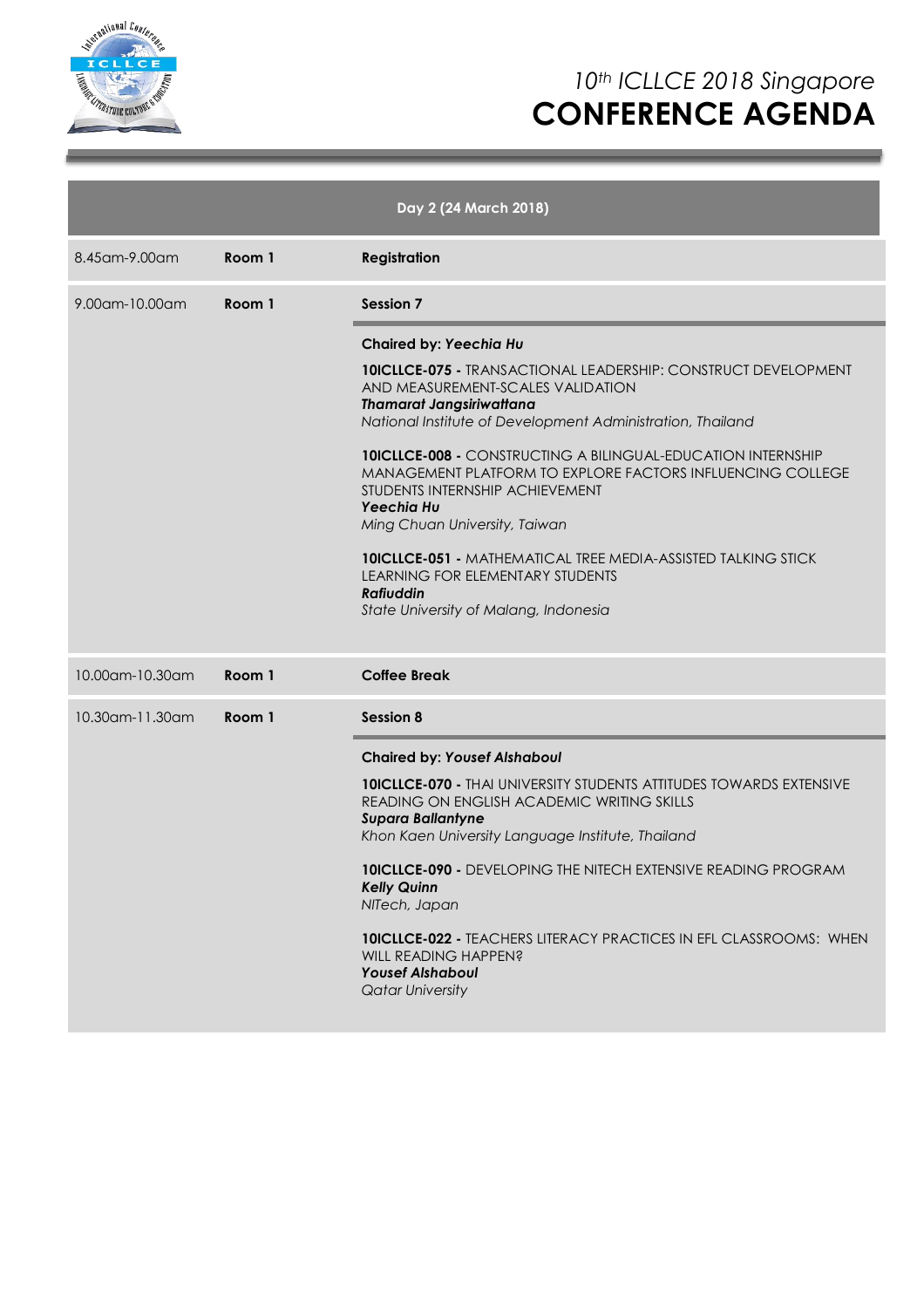

| 11.30 am - 12.30 pm | Room 1 | Session 9                                                                                                                                                                                                                  |  |  |
|---------------------|--------|----------------------------------------------------------------------------------------------------------------------------------------------------------------------------------------------------------------------------|--|--|
|                     |        | <b>Chaired by: Brad Curabba</b>                                                                                                                                                                                            |  |  |
|                     |        | <b>10ICLLCE-025 - THE SCHOLARSHIP OF TEACHING AND LEARNING AND ITS</b><br>IMPLICATIONS ON RESEARCH APPROACHES FOR COMPOSITION AND<br>RHETORIC FACULTY<br><b>Brad Curabba</b><br>American University of Sharjah, UAE        |  |  |
|                     |        | <b>10ICLLCE-100 - PRODUCTIVE SMALL-GROUP ACADEMIC DISCUSSION: AN</b><br>APPROACH FOR THE SECOND-LANGUAGE CLASSROOM<br><b>Nathan P Krug</b><br>Saitama University, Japan                                                    |  |  |
|                     |        | <b>10ICLLCE-073 - STUDENT PERCEPTION OF LANGUAGE ACHIEVEMENT AND</b><br>LEARNER AUTONOMY IN A BLENDED KOREAN LANGUAGE COURSE<br>Ahn. Misook<br>Northcentral University, USA                                                |  |  |
| 12.30pm-1.30pm      |        |                                                                                                                                                                                                                            |  |  |
|                     | Room 1 | <b>Session 10</b>                                                                                                                                                                                                          |  |  |
|                     |        | <b>Chaired by: Showgi Bahumaid</b>                                                                                                                                                                                         |  |  |
|                     |        | <b>10ICLLCE-038 - I WILL WRITE YOU MORE LETTERS VERSUS WRITE BACK</b><br>LOOKING AT U.A.E BOYS AND GIRLS WRITTEN DISCOURSE<br>Karima Almazroui<br>Abu Dhabi Education and Knowledge Dept, UAE                              |  |  |
|                     |        | <b>10ICLLCE-033 - INVESTIGATING THE VIABILITY PROSPECTS OF ENGLISH</b><br>LOANWORDS IN COLLOQUIAL ARABIC: A CASE STUDY<br><b>Showqi Bahumaid</b><br>University of Sharjah, UAE                                             |  |  |
|                     |        | <b>10ICLLCE-045 - ONTOLOGICAL METAPHOR BY VALENTINO SIMANJUTAK:</b><br>STUDY ON TELEVISION LIVE BROADCAST OF AFF U-18 CHAMPIONSHIP 2017<br>Vindiatul Miftah Maulyna, Yoga Yolanda<br>State University of Malang, Indonesia |  |  |

1.30pm-2.30pm **Hotel Restaurant LUNCH**

**END OF DAY 2**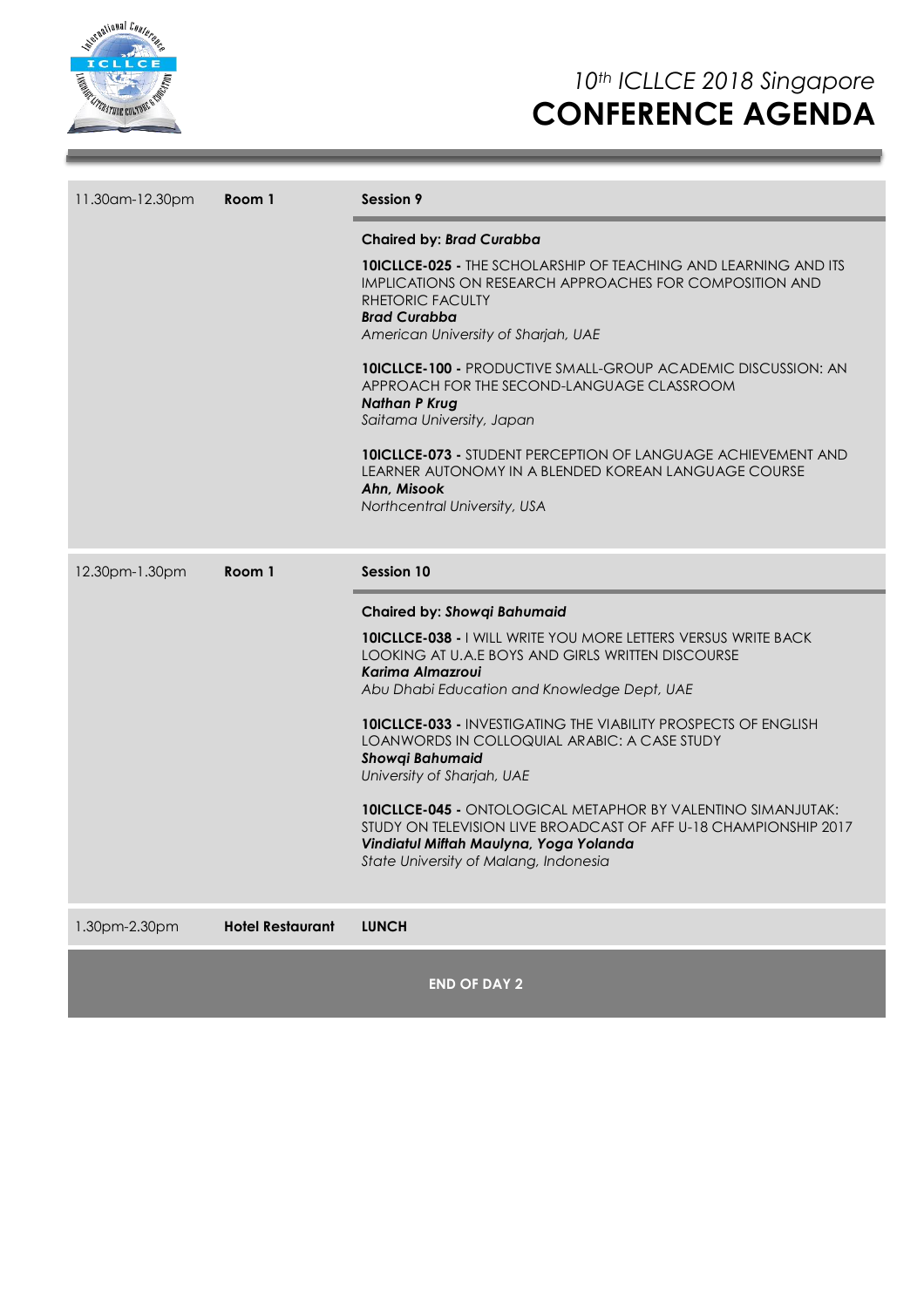

| Pre-Conference Tour (22 March 2018)<br>*(Optional, not included in conference-only package) |                    |                                                                                                                                                                                                                                                                                                                                                                                               |  |  |  |
|---------------------------------------------------------------------------------------------|--------------------|-----------------------------------------------------------------------------------------------------------------------------------------------------------------------------------------------------------------------------------------------------------------------------------------------------------------------------------------------------------------------------------------------|--|--|--|
| 1.45pm-2.00pm                                                                               | <b>Hotel Lobby</b> | <b>Tour Registration</b><br>Registration for participants who have paid for the tour (full package)<br>$\bullet$<br>Participants with the conference-only package may contact<br>$\bullet$<br>secretariat to upgrade their package to include this tour.<br>Please check your receipt or contact the event secretariat to find out<br>$\bullet$<br>the type of package you are subscribed to. |  |  |  |
| 2.00pm-6.00pm                                                                               | Singapore          | <b>Half-Day City Tour</b><br>Cavenagh Bridge<br>Singapore River (Cruise)<br><b>Fullerton Hotel</b><br><b>Fullerton Heritage Gallery</b><br>Please visit https://icsai.org/icllce10/tour-itinerary/ for booking and more<br>information.                                                                                                                                                       |  |  |  |
|                                                                                             |                    | <b>END OF PRE-CONFERENCE DAY</b>                                                                                                                                                                                                                                                                                                                                                              |  |  |  |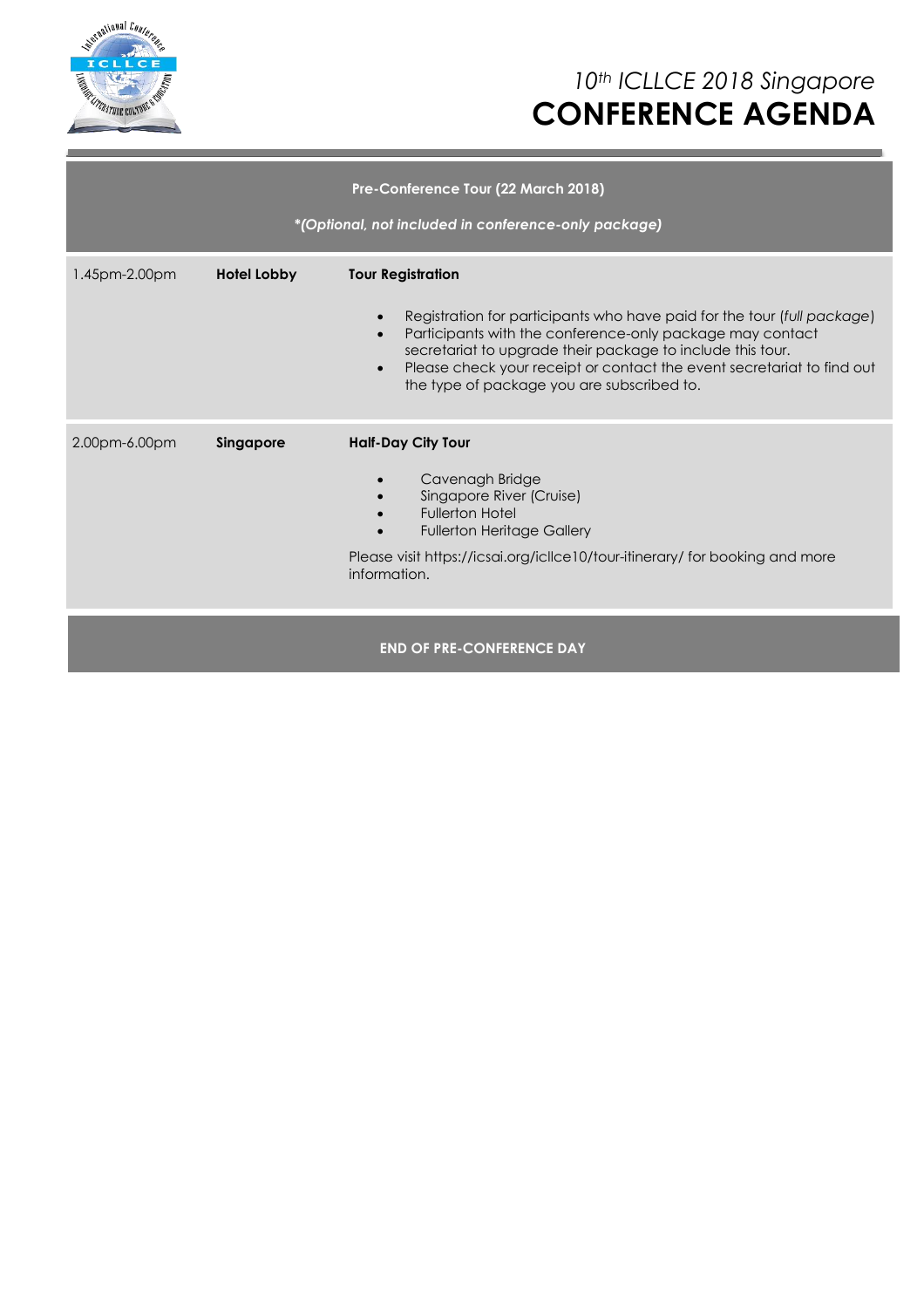

# *10th ICLLCE 2018 Singapore* **TABLE VIEW**

#### Day 1

| 8.30-9.00    | 9.00-10.00                                                                    |                             | 10.30-11.30                                                                                                                                                                                                              | 11.30-12.30                                                                                                                                                                                                                                                             | 12.30-1.30                                                                                                                                                                                                                          |       |
|--------------|-------------------------------------------------------------------------------|-----------------------------|--------------------------------------------------------------------------------------------------------------------------------------------------------------------------------------------------------------------------|-------------------------------------------------------------------------------------------------------------------------------------------------------------------------------------------------------------------------------------------------------------------------|-------------------------------------------------------------------------------------------------------------------------------------------------------------------------------------------------------------------------------------|-------|
| Registration | <b>Opening Remarks</b>                                                        |                             | Session 1                                                                                                                                                                                                                | Session 2                                                                                                                                                                                                                                                               | Session 3                                                                                                                                                                                                                           |       |
|              | Keynote Presentation<br>Assoc. Prof. Danica Čerče<br>University of Liubliana, |                             | Chairperson: Muna A.<br><b>Balfageeh</b>                                                                                                                                                                                 | Chairperson: Nhu-Hien<br>Luong-Phan                                                                                                                                                                                                                                     | Chairperson: Nursalam                                                                                                                                                                                                               |       |
|              | Slovenia                                                                      | Coffee Break                | <b>10ICLLCE-093 - THE</b><br><b>ACQUISITION OF INTERNET</b><br><b>ENHANCED LEARNING TOOLS</b><br>IN TODAY'S SCHOOLS<br><b>Harry Carley</b><br>Matsuyama University, Japan                                                | <b>10ICLLCE-012 - THE</b><br><b>CREATION OF AN ONLINE</b><br>PRE-EMPLOYMENT ENGLISH<br>LISTENING TEST FOR HOTEL<br><b>FRONT OFFICE STAFF</b><br><b>Therranuch</b><br>Pattarakeatcharoen<br>King Mongkut's University of<br>Technology North Bangkok,<br><b>Thailand</b> | <b>10ICLLCE-053 - UNNATURAL</b><br>NARRATIVE VIEWPOINTS: A<br>REEXAMINATION FROM A<br><b>COGNITIVE APPROACH</b><br><b>Yuan Yuan</b><br>Shanghai International Studies<br>University, China                                          |       |
|              |                                                                               | Group Photography Session & | <b>10ICLLCE-015 - CLOSING THE</b><br><b>LOOP: REFLECTIONS FROM</b><br>ALUMNI ENGINEERS ON<br><b>HIGHER ORDER THINKING</b><br>SKILLS (HOTS)<br>Muna A. Balfageeh<br>Khalifa University for Science<br>and Technology, UAE | 10ICLLCE-013 - IT COMPANY<br>STAFFS ABILITY IDENTIFYING<br>STRESS PATTERNS OF ENGLISH<br>WORDS AND LISTENING<br><b>COMPREHENSION ABILITY</b><br>Piyawan Nuansri<br>King Mongkut's University of<br>Technology North Bangkok,<br><b>Thailand</b>                         | <b>10ICLLCE-018 - FRAME.</b><br>PREFERENCE AND MEMORY: A<br><b>COGNITIVE APPROACH TO</b><br><b>LITERARY HISTORY NARRATION</b><br><b>Guogiang Qiao</b><br>Shanghai International Studies<br>University, China                        | LUNCH |
|              |                                                                               |                             | 10ICLLCE-082 - THE DEGREE<br>OF PRACTICING CREATIVE<br>THINKING SKILLS BY PHYSICS<br>TEACHERS IN IRBID, JORDAN<br><b>Amal Malkawi</b><br>Yarmouk University, Jordan                                                      | <b>10ICLLCE-009 - EMOTIONAL</b><br><b>CHALLENGES OF NATIVE</b><br><b>ENGLISH-SPEAKING</b><br>TEACHERS: A MULTIPLE-CASE<br><b>STUDY</b><br><b>Nhu-Hien Luong-Phan</b><br>University of New South<br>Wales, Australia                                                     | 10ICLLCE-043 - DOANGANG<br>MAKASSAR: ALBERT LORDS<br>PERSPECTIVE ON SPOKEN<br><b>STRUCTURE</b><br>Nursalam, Nurindah Purnamasari<br>State University of Malang &<br>State University of Makassar,<br><i><u><b>Indonesia</b></u></i> |       |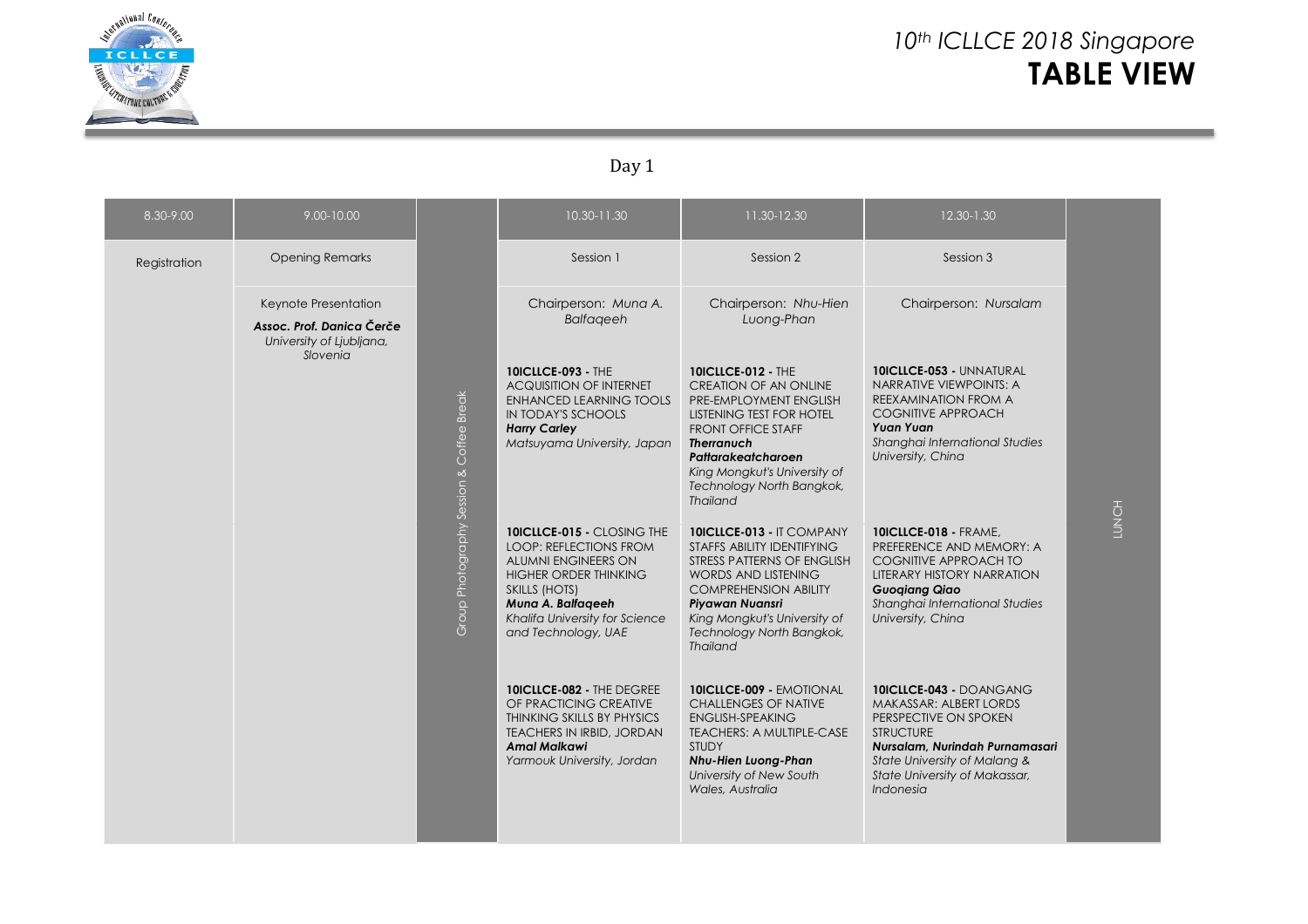

### *10th ICLLCE 2018 Singapore* **TABLE VIEW**

#### Day 1 (continued)

| 2.30-3.30                                                                                                                                                                                   | $3.30 - 4.30$                                                                                                                                                                | 4.30-5.30                                                                                                                                                                                                                                     |
|---------------------------------------------------------------------------------------------------------------------------------------------------------------------------------------------|------------------------------------------------------------------------------------------------------------------------------------------------------------------------------|-----------------------------------------------------------------------------------------------------------------------------------------------------------------------------------------------------------------------------------------------|
| Session 4                                                                                                                                                                                   | Session 5                                                                                                                                                                    | Session 6                                                                                                                                                                                                                                     |
| Chairperson: Muhammad<br>Hamad                                                                                                                                                              | Chairperson: Krzysztof Kocielniak                                                                                                                                            | Chairperson: Jianfeng Zhang                                                                                                                                                                                                                   |
| 10ICLLCE-004 - LIGHTS, CAMERA,<br>ACTION!: EXPLORING THE USE OF<br>FILMS IN INTERPRETING LITERARY<br><b>TEXTS</b><br>Mary Jastine S. Torreon<br>St. Mary's College of Tagum,<br>Philippines | <b>10ICLLCE-049 - THE SINISTER LABYRINTH: A</b><br>POSTMODERN STUDY ON GIBSONIAN<br><b>SPACE IN NEUROMANCER</b><br>Jincy Joseph<br>St. Thomas College Pala, India            | <b>10ICLLCE-047 - "IMPLIED AUTHOR":</b><br>DEFINITENESS, CONSTRUCTIVITY,<br><b>TRANSCENDENTALITY — A</b><br>CONTEMPLATION OF AN OUTLINE OF<br><b>PUBLIC HERMENEUTICS</b><br>Liu Xirong<br>Shanghai International Studies<br>University, China |
| <b>10ICLLCE-102 - ILLEGITIMATE SONS</b><br>AROUND KING JOHN: IN ANALYSIS<br>OF COATS OF ARMS<br>Yoshika Miura<br>Otani University, Japan                                                    | <b>10ICLLCE-087 - NEOPLATONIC ELEMENTS IN</b><br>THE CONFERENCE OF THE BIRDS OF AR NPR<br>$(C. 1145-1221)$<br><b>Krzysztof Kocielniak</b><br>Jagiellonian University, Poland | <b>10ICLLCE-099 - WOMENS CHOICE IN</b><br>HENRIK IBSENS A DOLLS HOUSE AND<br>SARAH RUHLS IN THE NEXT ROOM(OR<br>THE VIBRATOR PLAY)<br>Chae Min. Son<br>Ewha Womans University, South<br>Korea                                                 |
| <b>10ICLLCE-005 - SYMBOLISM OF</b><br>WATER IN THE CLASSICAL AND<br><b>MODERN ARABIC LITERATURE</b><br>Muhammad Hamad<br>Al-Qasemi College, Israel                                          | <b>10ICLLCE-019 - EMPATHIC I. B. SINGER:</b><br>STRATEGIES OF NARRATIVE EMPATHY IN THE<br><b>BUS</b><br>Qin Xuan<br>Shanghai International Studies University,<br>China      | <b>10ICLLCE-017 - HOW IS IT THAT THE</b><br>CLOUDS STILL HANG ON YOU?: A<br>RHETORIC READING OF HAMLETS<br><b>REVENGE</b><br>Jianfeng Zhang<br>Shanghai International Studies<br>University, China                                            |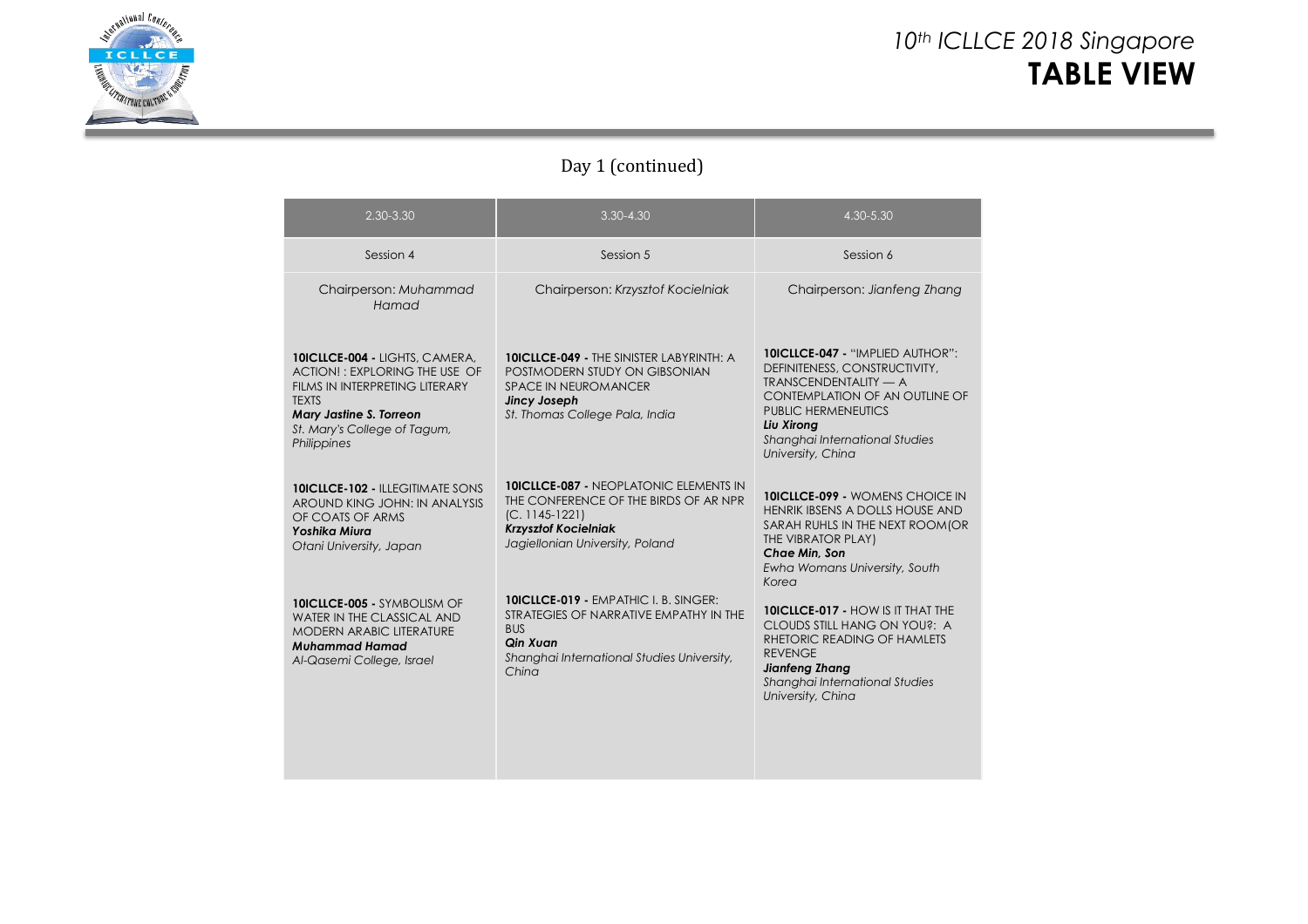

### *10th ICLLCE 2018 Singapore* **TABLE VIEW**

#### Day 2

| 8.45-9.00    | 9.00-10.00                                                                                                                                                                                                                            |              | 10.30-11.30                                                                                                                                                                                                                      | 11.30-12.30                                                                                                                                                                                                                                    | 12.30-1.30                                                                                                                                                                                                                             |                |
|--------------|---------------------------------------------------------------------------------------------------------------------------------------------------------------------------------------------------------------------------------------|--------------|----------------------------------------------------------------------------------------------------------------------------------------------------------------------------------------------------------------------------------|------------------------------------------------------------------------------------------------------------------------------------------------------------------------------------------------------------------------------------------------|----------------------------------------------------------------------------------------------------------------------------------------------------------------------------------------------------------------------------------------|----------------|
| Registration | Session 7                                                                                                                                                                                                                             |              | Session 8                                                                                                                                                                                                                        | Session 9                                                                                                                                                                                                                                      | Session 10                                                                                                                                                                                                                             |                |
|              | Chairperson: Yeechia Hu                                                                                                                                                                                                               |              | Chairperson: Yousef<br>Alshaboul                                                                                                                                                                                                 | Chairperson: Brad Curabba                                                                                                                                                                                                                      | Chairperson: Showqi Bahumaid                                                                                                                                                                                                           |                |
|              | <b>10ICLLCE-075 - TRANSACTIONAL</b><br>LEADERSHIP: CONSTRUCT<br><b>DEVELOPMENT AND</b><br>MEASUREMENT-SCALES<br><b>VALIDATION</b><br><b>Thamarat Jangsiriwattana</b><br>National Institute of Development<br>Administration, Thailand |              | <b>10ICLLCE-070 - THAI UNIVERSITY</b><br>STUDENTS ATTITUDES TOWARDS<br><b>EXTENSIVE READING ON ENGLISH</b><br><b>ACADEMIC WRITING SKILLS</b><br><b>Supara Ballantyne</b><br>Khon Kaen University Language<br>Institute, Thailand | <b>10ICLLCE-025 - THE SCHOLARSHIP OF</b><br><b>TEACHING AND LEARNING AND ITS</b><br><b>IMPLICATIONS ON RESEARCH</b><br>APPROACHES FOR COMPOSITION AND<br><b>RHETORIC FACULTY</b><br><b>Brad Curabba</b><br>American University of Sharjah, UAE | 10ICLLCE-038 - I WILL WRITE YOU<br>MORE LETTERS VERSUS WRITE BACK<br>LOOKING AT U.A.E BOYS AND GIRLS<br><b>WRITTEN DISCOURSE</b><br>Karima Almazrovi<br>Abu Dhabi Education and<br>Knowledge Dept, UAE                                 |                |
|              | <b>10ICLLCE-008 - CONSTRUCTING A</b><br><b>BILINGUAL-EDUCATION INTERNSHIP</b><br>MANAGEMENT PLATFORM TO<br><b>EXPLORE FACTORS INFLUENCING</b><br><b>COLLEGE STUDENTS INTERNSHIP</b><br><b>ACHIEVEMENT</b>                             | Coffee Break | <b>10ICLLCE-090 - DEVELOPING THE</b><br>NITECH EXTENSIVE READING<br><b>PROGRAM</b><br><b>Kelly Quinn</b><br>NITech, Japan                                                                                                        | <b>10ICLLCE-100 - PRODUCTIVE SMALL-</b><br><b>GROUP ACADEMIC DISCUSSION: AN</b><br>APPROACH FOR THE SECOND-<br>LANGUAGE CLASSROOM<br><b>Nathan P Krug</b><br>Saitama University, Japan                                                         | <b>10ICLLCE-033 - INVESTIGATING THE</b><br><b>VIABILITY PROSPECTS OF ENGLISH</b><br><b>LOANWORDS IN COLLOQUIAL</b><br>ARABIC: A CASE STUDY<br><b>Showgi Bahumaid</b><br>University of Sharjah, UAE                                     | $\overline{L}$ |
|              | Yeechia Hu<br>Ming Chuan University, Taiwan<br><b>10ICLLCE-051 - MATHEMATICAL</b><br>TREE MEDIA-ASSISTED TALKING<br>STICK LEARNING FOR ELEMENTARY<br><b>STUDENTS</b><br><b>Rafiuddin</b><br>State University of Malang,<br>Indonesia  |              | 10ICLLCE-022 - TEACHERS<br><b>LITERACY PRACTICES IN EFL</b><br><b>CLASSROOMS: WHEN WILL</b><br><b>READING HAPPEN?</b><br><b>Yousef Alshaboul</b><br><b>Qatar University</b>                                                      | <b>10ICLLCE-073 - STUDENT PERCEPTION OF</b><br>LANGUAGE ACHIEVEMENT AND LEARNER<br>AUTONOMY IN A BLENDED KOREAN<br><b>LANGUAGE COURSE</b><br>Ahn, Misook<br>Northcentral University, USA                                                       | <b>10ICLLCE-045 - ONTOLOGICAL</b><br>METAPHOR BY VALENTINO<br>SIMANJUTAK: STUDY ON TELEVISION<br>LIVE BROADCAST OF AFF U-18<br>CHAMPIONSHIP 2017<br>Vindiatul Miftah Maulyna, Yoga<br>Yolanda<br>State University of Malang, Indonesia |                |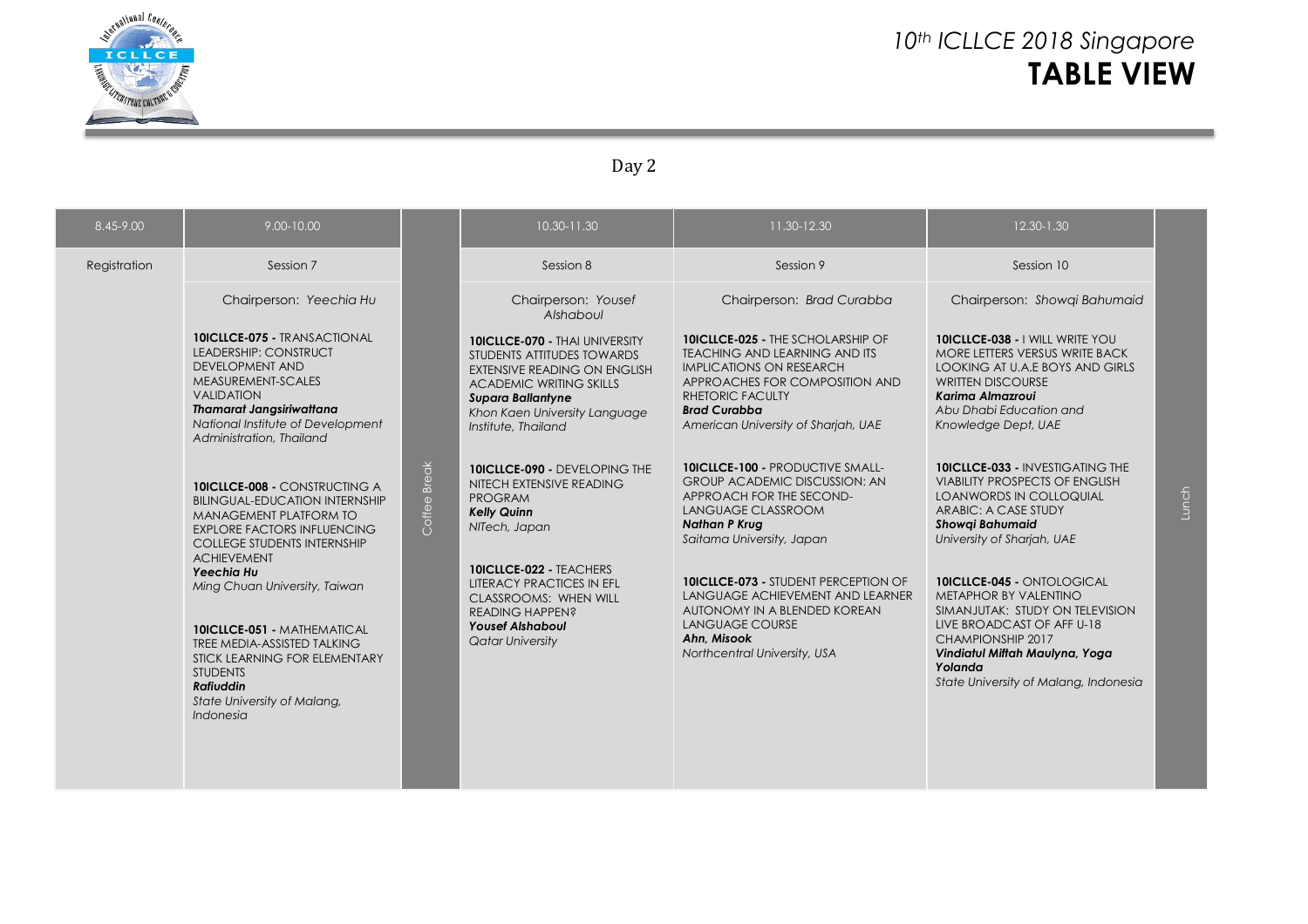

**1.** 10<sup>th</sup> ICLLCE 2018 will be held on 23-24 March 2018 at the following venue:

#### **Royal Plaza on Scotts**

25 Scotts Road (adjacent to Orchard Road) Singapore 228220

#### **2. Collection of Conference Kits**

- The registration desk will commence operations at 8.30am on the first day and 8.45am on the second day. Participants may choose any of these days to register and collect their conference kits.
- The conference kit (including ID tags, certificates and proceedings CD-ROM) may only be collected if full payment has been made.
- Participants who have registered under the student category may be asked to show their original Student ID cards before collecting their conference kits.
- Participants are encouraged to inform the secretariat in advance if they are planning to skip any of the days or parts of the event. This is to ensure that all resources are being allocated optimally and to avoid wastage of food.

#### **3. Oral Presentation Sessions**

- Papers must be presented in the sequence shown in the schedule above without any breaks in between.
- Each presenter will be allocated 20 minutes for to present a paper.
- At least 5 minutes out of this time must be allocated for Q&A and/or discussion with the audience, preferably at the end of the presentation.
- Featured papers will be given another 5 minutes in addition to the initial 30 minutes. Presenters will be informed via email if their respective papers have been selected.
- Any swapping of slots, even if mutually agreed between presenters, must be approved by the secretariat.

#### **4. Coffee Breaks and Lunch**

- All refreshments will be served outside the conference hall during the break times shown in the schedule.
- Lunch will be served at the hotel restaurant. Participants are required to display their conference identification tags in order to be seated.
- Meals are strictly for registered participants only. Additional seats at the restaurant (e.g. for spouses or friends) can be booked at SGD68 per person per day before 21 March 2018.

Each session chairperson will be awarded a **special certificate of appreciation** by the conference chair.